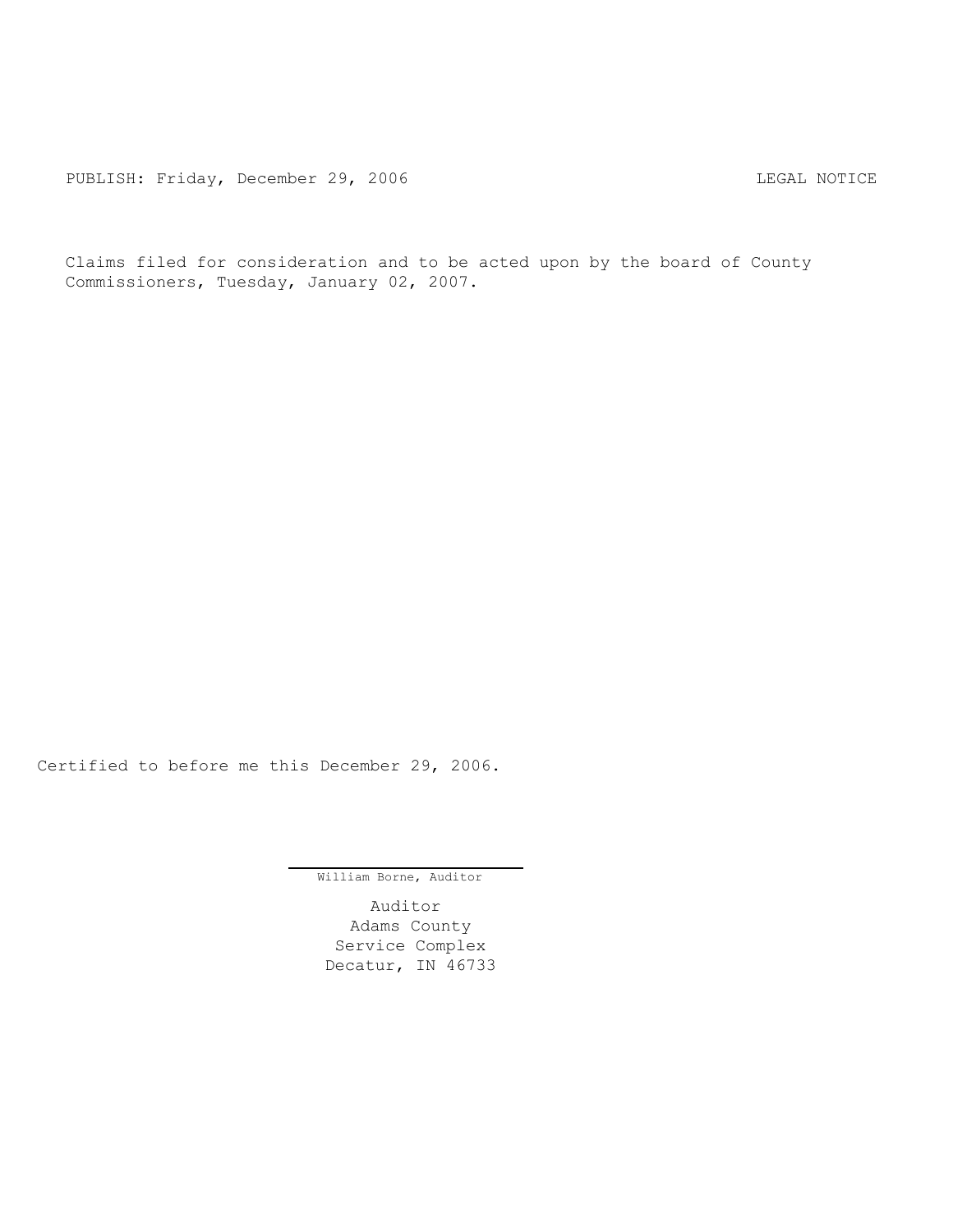

## **Claims Docket for Newspaper Adams County, Indiana**

## For Period: **11/22/2006** to **12/6/2006**

Date Claims to be Paid: **1/2/2007**

*313 W. Jefferson St. Decatur, IN 46733 (219) 724-2600*

| <b>Vendor</b>                  | <b>Amount</b> | <b>Vendor</b>                        | <b>Amount</b> |
|--------------------------------|---------------|--------------------------------------|---------------|
| Adams County 4-H Clubs         | 15,000.00     | <b>Adams County Auto Supply</b>      | 678.22        |
| Adams Memorial Hospital        | 33,059.09     | Adams County Solid Waste             | 7.97          |
| <b>Allen Business Machines</b> | 174.00        | Indiana Michigan Power               | 8,377.54      |
| American Health Care           | 161.60        | Appraisal Research Corpor            | 7,403.90      |
| Arnold Lumber Company          | 37.38         | Association Of Indiana Co            | 2,614.00      |
| Barney's Auto Electric Se      | 79.78         | Berne Ready Mix                      | 96.31         |
| Berne Tri-Weekly News          | 157.10        | Brown, Blair A.                      | 3,927.08      |
| Hoosier Blue Flame             | 20.00         | Thieme, Carl                         | 91.37         |
| Bowers, Charles                | 2,302.92      | Chet's Pest Control                  | 120.00        |
| Cintas Location #338           | 34.37         | City Of Decatur                      | 1,456.56      |
| Decatur True Value             | 114.03        | <b>Complete Printing Service</b>     | 230.00        |
| Computer Systems, Inc.         | 1,462.16      | Courtesy Ford, Inc.                  | 21.95         |
| Craigville Telephone Comp      | 119.60        | Weber, Daniel                        | 20.00         |
| Sigworth, Darrell W.           | 23.20         | Decatur Daily Democrat               | 602.71        |
| <b>Decatur Dental Service</b>  | 424.00        | Decatur Tire Center                  | 494.66        |
| Stimpson, Richard P.           | 240.00        | Douglas L. Bauman                    | 96.00         |
| <b>Emergency Radio Service</b> | 641.00        | Ernst Truck Equipment, In            | 27.17         |
| Gall's                         | 35.58         | Gerald Beer Drain Cleanin            | 95.00         |
| Gerber's Super Valu, Inc.      | 366.92        | Gibby's Express Photo                | 9.99          |
| Gordon Food Service            | 1,232.32      | Grimm's Auto                         | 58.80         |
| Verizon North                  | 198.68        | Hall Signs                           | 4,384.85      |
| <b>IAHSA</b>                   | 492.12        | Heimann, James                       | 29.99         |
| K-Mart                         | 209.17        | Carty, Karen                         | 229.75        |
| Kiess Electric                 | 37.77         | L & S Distributing                   | 1,517.25      |
| Lehman Feed Mill               | 31.50         | Marcus J. Ripley                     | 180.00        |
| Gresla, Mark S. Md             | 407.92        | Meshberger Brothers Stone            | 55,877.93     |
| Monroe Water Department        | 90.69         | Moser Motor Sales, Inc.              | 51.42         |
| Nipsco                         | 6,268.46      | Schwartz, Palmer                     | 65.20         |
| Miller, Patrick                | 287.33        | Pen Products                         | 4,930.00      |
| Power Train Companies          | 1,232.75      | EMP Co-op, Inc.                      | 117.56        |
| Quik Stop                      | 97.96         | Quill Corporation                    | 149.70        |
| McIntosh, Rhonda L.            | 39.35         | Selking International                | 587.94        |
| Shifferly Dodge                | 114.20        | Sport Form                           | 377.00        |
| Baumann, Steve                 | 20.00         | Stoneco, Inc.                        | 1,818.86      |
| Stoppenhagen Eggs              | 30.00         | <b>Summit Radiology</b>              | 39.00         |
| Smith, Teryl R.                | 46.94         | Print Shop                           | 562.27        |
| Top Supply Company             | 444.66        | <b>Tractor Supply Company</b>        | 12.07         |
| Trisha Hockemeyer              | 14.00         | <b>U.S. Postmaster</b>               | 249.00        |
| Victoria Ellis                 | 20.00         | West Payment Center                  | 541.25        |
| Cook, Russell E.               | 20.00         | Adams County Extension Education Fur | 44.88         |
| Burry, Herman, Miller, Brown   | 62.50         | Swiss City Veterinary                | 260.00        |
| <b>IOS</b> Capital             | 2,384.12      | National Serv-All                    | 161.92        |
| The Sign It Shop               | 15.00         | Embarq                               | 4,422.19      |
| Teeple, Gary                   | 20.00         | Correctional Management Co., Llc     | 7,301.00      |
| Rudd Equipment                 | 156.97        | Zep Manufacturing Company            | 157.75        |
| Sharon Thornton                | 8.72          | Chris Krull                          | 412.63        |
| Duane Moser                    | 2,577.00      | Hobart Sales And Service             | 299.08        |